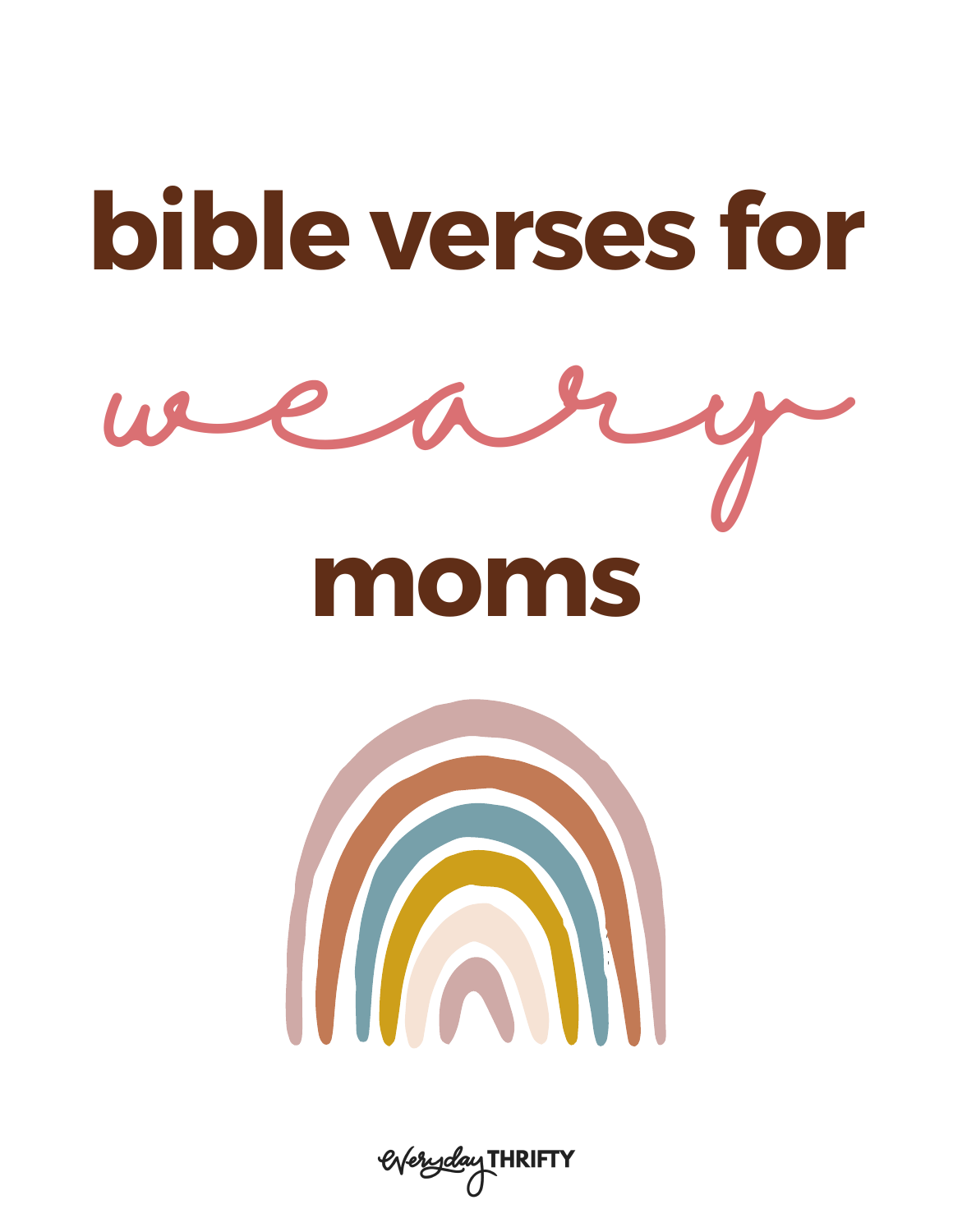Philippians 4:6-7 "Do not be anxious about anything, but in everything by prayer and supplication with thanksgiving let your requests be made known to God. And the peace of God, which surpasses all understanding, will guard your hearts and your minds in Christ Jesus."

Psalm 27:1 "The LORD is my light and my salvation; whom shall I fear? The LORD is the stronghold of my life; of whom shall I be afraid?"

Proverbs 3:5-6 "Trust in the LORD with all your heart, and do not lean on your own understanding. In all your ways acknowledge him, and he will make straight your paths."

1 Peter 5:6-7 "Humble yourselves, therefore, under the mighty hand of God so that at the proper time he may exalt you, casting all your anxieties on him, because he cares for you."

Hebrews 4:16 "Let us then with confidence draw near to the throne of grace, that we may receive mercy and find grace to help in time of need."

Isaiah 22:3-4 "All your leaders have fled together; without the bow they were captured. All of you who were found were captured, though they had fled far away.Therefore I said: "Look away from me; let me weep bitter tears; do not labor to comfort me concerning the destruction of the daughter of my people."

Proverbs 3:24-26 "If you lie down, you will not be afraid; when you lie down, your sleep will be sweet. Do not be afraid of sudden terror or of the ruin of the wicked, when it comes for the LORD will be your confidence and will keep your foot from being caught."

Philippians 4:13 "I can do all things through him who strengthens me."

2 Corinthians 12:9 "But he said to me, "My grace is sufficient for you, for my power is made perfect in weakness." Therefore I will boast all the more gladly of my weaknesses, so that the power of Christ may rest upon me."

Isaiah 41:10 "Fear not, for I am with you; be not dismayed, for I am your God; I will strengthen you, I will help you, I will uphold you with my righteous right hand."

Isaiah 40:31 "but they who wait for the LORD shall renew their strength; they shall mount up with wings like eagles; they shall run and not be weary; they shall walk and not faint."

Psalm 4:8 "In peace I will both lie down and sleep; for you alone, O LORD, make me dwell in safety."

Matthew 11:28-30 "Come to me, all who labor and are heavy laden, and I will give you rest. Take my yoke upon you, and learn from me, for I am gentle and lowly in heart, and you will find rest for your souls. For my yoke is easy, and my burden is light."

Jeremiah 29:11 "For I know the plans I have for you, declares the LORD, plans for welfare and not for evil, to give you a future and a hope."

Psalm 73:26 "My flesh and my heart may fail, but God is the strength of my heart and my portion forever."

Psalm 40:1-3 "To the choirmaster. A Psalm of David. I waited patiently for the LORD; he inclined to me and heard my cry. He drew me up from the pit of destruction, out of the miry bog, and set my feet upon a rock, making my steps secure. He put a new song in my mouth, a song of praise to our God. Many will see and fear, and put their trust in the LORD."

enfergelay THRIFTY